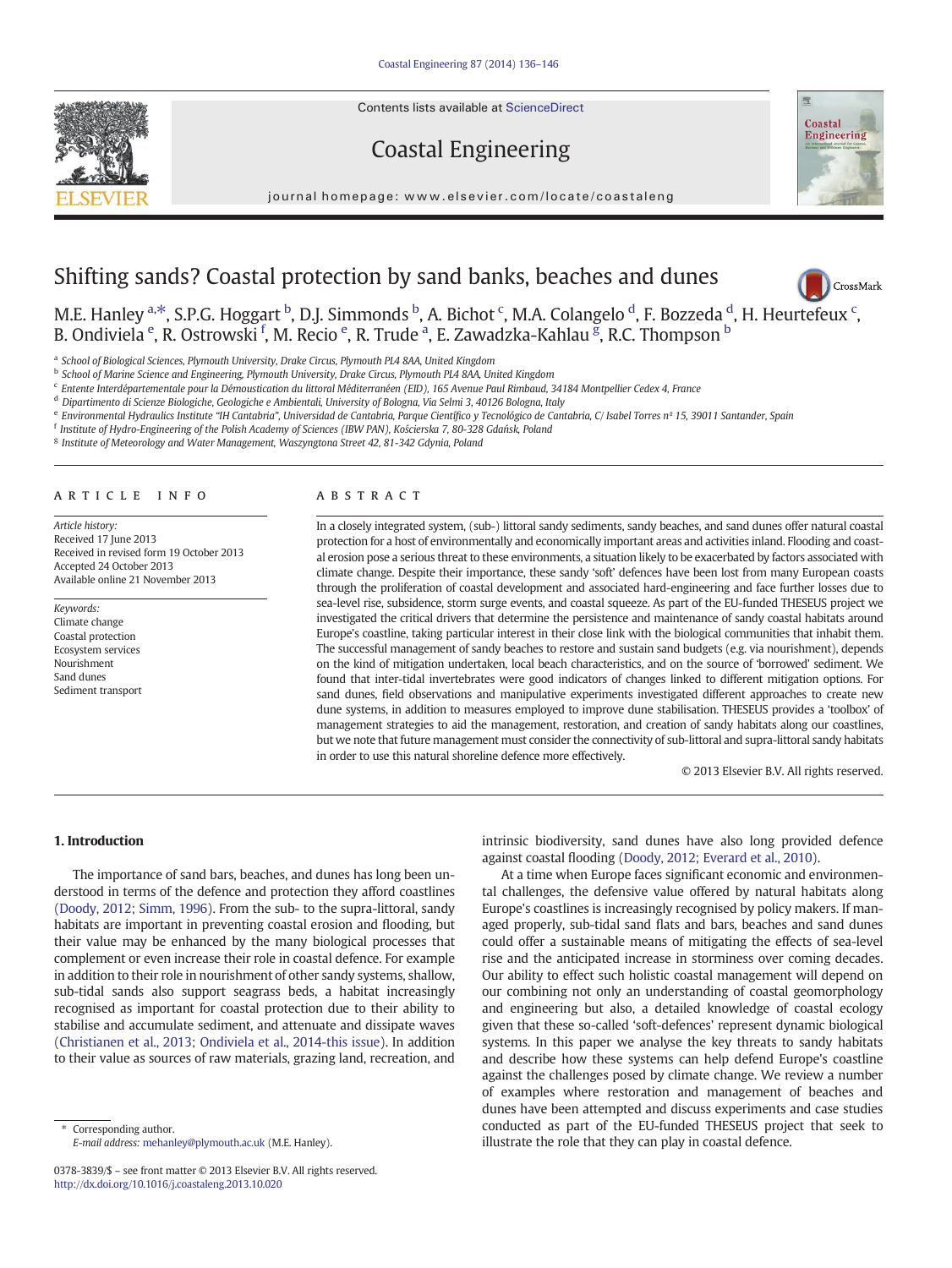#### 2. Sandy habitats — A dynamic system

A natural sandy shoreline can be viewed as an adaptive structure that is both resilient and responsive to changes in the energy of the forcing conditions so as to maximise the persistence of the structure and minimise the effects of energetic hydrodynamic events. Sandy beaches for instance, respond to increased wave activity by flattening their profiles as the beach face becomes saturated with water and the net cross-shore transport of sediment becomes more biased towards offshore [\(Dean, 1991](#page--1-0)). Sand dragged offshore may form or augment sequences of submerged bars. This creates a system in which the bigger waves break more aggressively in the shallow water depths over these bars. A wider, dissipative surf zone develops, reducing the wave energy incident on the shoreline. In extremely energetic conditions, the greater reach of wave run-up may extraordinarily mobilise sediment from dune fields at the top of the beach ([Kamphuis, 2010; Simm, 1996](#page--1-0)). As a result dunes can act as a moveable last line of defence, an emergency sediment supply against which the waves expend their energy, dragging sediment into the near-shore and enhancing further wave dissipation [\(Everard et al., 2010\)](#page--1-0). Under less energetic conditions, shorter, steeper waves wash onto the more permeable, less saturated beach face forcing sediment back onshore. As a consequence, the beach accretes and steepens, becoming more reflective, pushing wave energy back out to sea. A transfer of this sediment back into the dune system occurs when onshore winds combine with the effects of solar drying of the exposed beach face, an effect enhanced by the occurrence of larger tidal excursion [\(Anthony et al., 2006\)](#page--1-0).

Coastal sandy environments thus represent dynamic, linked systems in which tides, waves, currents, and weather control the reworking and exchange of sediment between offshore, beach face and supra-tidal dune systems. Dunes, beaches and sand bars are in constant dynamic equilibrium, with different timescales of morphological response, from intra wave period to annual, inter-annual and even longer cycles dictated by climate change and isostatic forcing. In addition to the interactive dynamic imposed by geomorphological conditions however, it must be remembered that even the most sterile looking environment supports a wealth of organisms which together facilitate and modify how sand bars, beaches and dunes respond to perturbation. The biological interaction between sub- and supra-tidal systems for example is evidenced by the fact that debris derived from sub-tidal seagrass beds is important for beach stabilisation and sand-dune formation [\(Gallego-Fernandez et al.,](#page--1-0) [2011; Hemminga and Nieuwenhuize, 1990\)](#page--1-0). Consequently, not only is the movement of sand between sub- and supra-littoral environments vitally important in maintaining the integrity of coastal defence, but the ecology of these systems can also play an important part in this dynamic process [\(Doody, 2012](#page--1-0)).

#### 3. Threats to sandy environments

#### 3.1. Climate change

The primary contemporary threat to all coastal habitats from climate change is perhaps the very reason why they have such value in coastal defence. In the last 100 years thermal expansion of the seas coupled with meltwater from glaciers and ice sheets has caused a global increase in sea levels with continued rises forecast for the remainder of the 21st century ([IPCC, 2007\)](#page--1-0). In isolation, the predicted increase in global sea level probably does not pose a major threat to most adaptive coastal ecosystems. However, the severity of the threat is greater in areas of subsidence, such as in southwest UK, where the combined effects of glacial isostasy and global sea level rise are expected to produce approximately a 1 m increase in water level over the next 100 years. Shifts in sediment transport pathways in conjunction with a likely increased incidence of extreme weather events, are expected to exacerbate coastal erosion and damage [\(Diermanse and Roscoe, 2011; Mailier et al., 2005;](#page--1-0) [Rangel-Buitrago and Anfuso, 2011](#page--1-0)).

Europe lost 25% of its sand dunes during the 20th century [\(Delbaere,](#page--1-0) [1998](#page--1-0)) and up to 85% of the remainder may be threatened ([Helens](#page--1-0)field [et al., 2004](#page--1-0)). The primary reasons for this decline are agricultural improvement, urban development, tourism and recreation. However reduction in sediment supply from other coastal or even inland river catchments has also contributed to sand dune losses ([Doody, 2012;](#page--1-0) [Everard et al., 2010](#page--1-0)). Into the future however, climate change poses the greatest problem for Europe's coastal dunes. Sea-level rise, in tandem with in-land urban and agricultural development, will increase the phenomenon of 'coastal squeeze', but increased storm intensity and frequency are likely to be the major challenges faced by sand dunes [\(Doody, 2012; Everard et al., 2010](#page--1-0)). Despite their value to coastal protection however, the exact scale of the threat to Europe's sand dunes from climate change is unclear, partly due to the fact that sediment and erosion pathways are difficult to predict [\(Pye and Blott, 2008](#page--1-0)). Nonetheless, [Saye and Pye \(2007\)](#page--1-0) estimated that some Welsh dune systems will lose up to 100 m of shoreline as a result of increased erosion driven by sea-level rise and [Pye and Blott \(2008\)](#page--1-0) noted a strong positive link between storm activity and coastal erosion in NW England. It is within the context of threats emanating from climate change that management of Europe's coastal dune and other sandy systems must be based.

#### 3.2. Impact of hard engineering

In addition to climate change, sandy environments are also impacted by coastal development for recreation, industry, and urban expansion. Besides structures associated with coastal development, a variety of hard defences (e.g., breakwaters, groynes, seawalls, dykes, gabions or other rock-armoured structures) have been put in place to counteract coastal erosion. Such measures have proliferated in the second half of the twentieth century, leading to severe 'hardening' of coastal areas and changes in sediment structure [\(Airoldi et al., 2005](#page--1-0)). In the north Adriatic Sea for example, over 190 km of artificial structures, mainly groynes and breakwaters, seawalls and jetties, have been built along 300 km of naturally low sedimentary shores [\(Bondesan et al., 1995;](#page--1-0) [Cencini, 1998](#page--1-0)). These hard defences have an immediate impact on local biodiversity (see [Firth et al., 2014](#page--1-0)), but coastal armouring also alters local hydrodynamic regimes, which in-turn affects sediment supply, deposition and grain size, with concomitant impacts on adjacent soft-bottom sub-littoral ecosystems [\(Bertasi et al., 2007; Walker et al.,](#page--1-0) [2008](#page--1-0)) and beaches [\(Bastos et al., 2012; Veloso-Gomes et al., 2004\)](#page--1-0).

Erosion is particularly acute for sandy beaches where coastal development and implementation of hard defence measures such as groynes and shore parallel breakwaters disrupt normal patterns of wind, wave, and current movement to disconnect sediment-exchange. Groynes interrupt the littoral drift of sediment driven by long-shore currents, thus allowing up-drift deposition of sediment and the increase of beach width. Groynes also modify the near ground wind fields, with concomitant impact on aeolian transport, scour, and the sediment pathways to adjacent dunes. Segmented or shore parallel breakwaters predominantly modify the wave processes, reducing, diffracting and refracting incident wave fields behind them, thus creating sandy tombolo or salient features (shore normal tongues of sand), which may increase beach width, but can also interrupt long-shore transport of sediment [\(Finkl and Walker, 2004](#page--1-0)).

#### 3.2.1. Hard engineering off the rails? THESEUS case study in southern England

Sea walls have several effects on adjacent beaches. As reflective structures they may encourage the generation of standing waves which can enhance mobilisation of sediment to create scour. They also represent a barrier which interrupts exchange and supply of sediment between the natural hinterland and the beach system. This is the case at one of the THESEUS study sites, where the "Brunel" sea wall, along which the Plymouth to London railway runs, has cut off the supply of sediment from the cliffs between Teignmouth and Dawlish. The beach